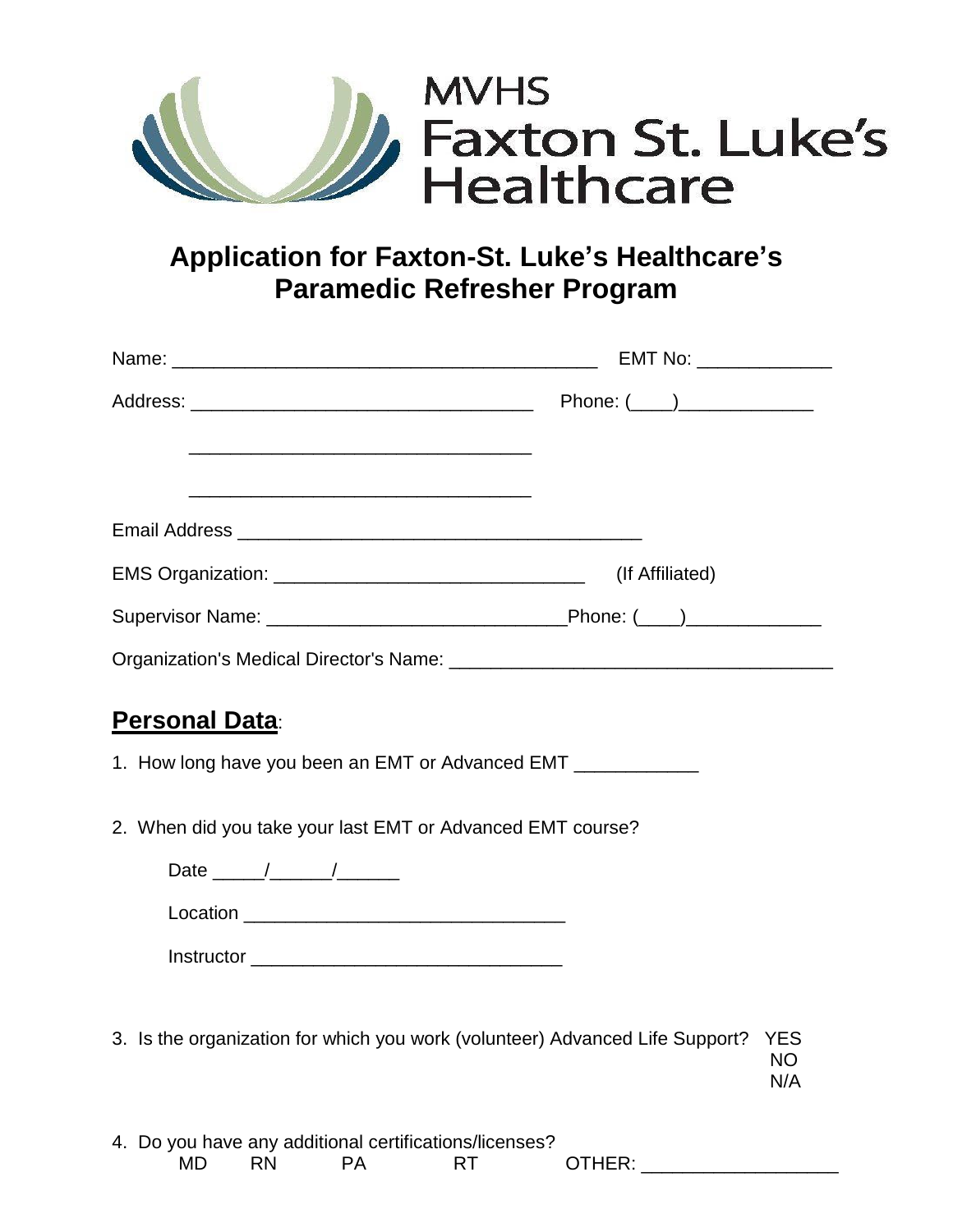

5. Education:

| High School/GED Completion: ___________Year Completed_________                   |  |                                                  |  |
|----------------------------------------------------------------------------------|--|--------------------------------------------------|--|
| College:                                                                         |  | ______________Year Degree: _____________________ |  |
| Post-graduate Education: ________________Year Degree: __________________________ |  |                                                  |  |
|                                                                                  |  |                                                  |  |
| 6. Work Experience                                                               |  |                                                  |  |
|                                                                                  |  |                                                  |  |
|                                                                                  |  |                                                  |  |
|                                                                                  |  |                                                  |  |
|                                                                                  |  |                                                  |  |
| Previous Employer (If less than 2 years in current position)                     |  |                                                  |  |
|                                                                                  |  |                                                  |  |
|                                                                                  |  |                                                  |  |
|                                                                                  |  |                                                  |  |
| Contact Phone or Email <b>Contact Phone of Email</b>                             |  |                                                  |  |